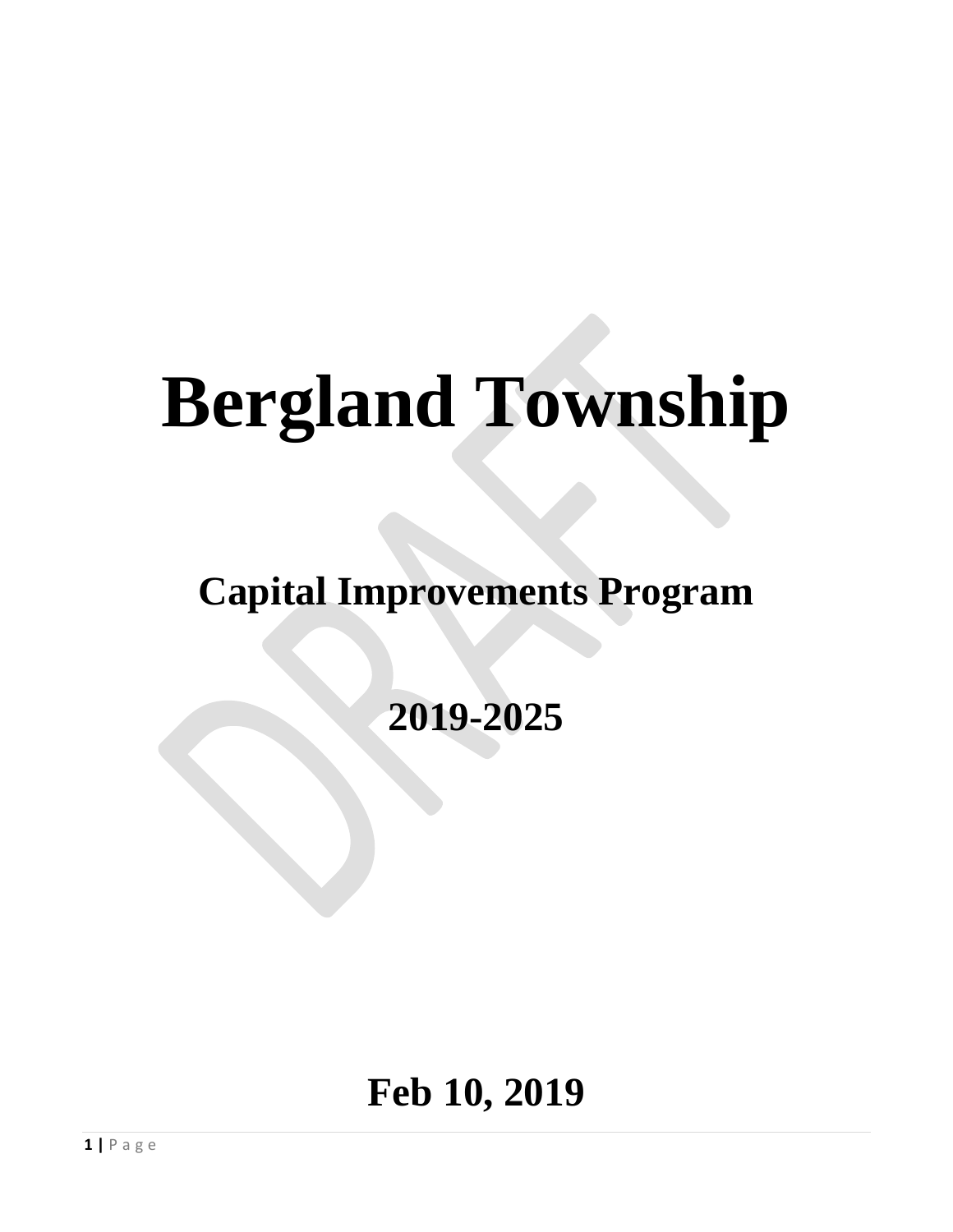# **Bergland Township**

# **Capital Improvements Program**

# **FY 2019-2025**

# **Table of Contents**

| <b>Introduction</b>                             |   |
|-------------------------------------------------|---|
| <b>Explanation of Capital Improvement Terms</b> | 4 |
| <b>Methodology</b>                              | 5 |
| <b>Expenditure by Category</b>                  | 6 |
| <b>Expenditure by Funding Source</b>            | 6 |
| <b>CIP Sewer Projects</b>                       | 7 |
| <b>CIP Water Projects</b>                       | 7 |
| <b>CIP Stormwater Projects</b>                  | 7 |
| <b>CIP</b> Street projects                      | 7 |
| <b>CIP Buildings</b>                            | 8 |
| <b>CIP Parks and Rec</b>                        | 8 |
| <b>CIP Public Safety</b>                        | 8 |
|                                                 |   |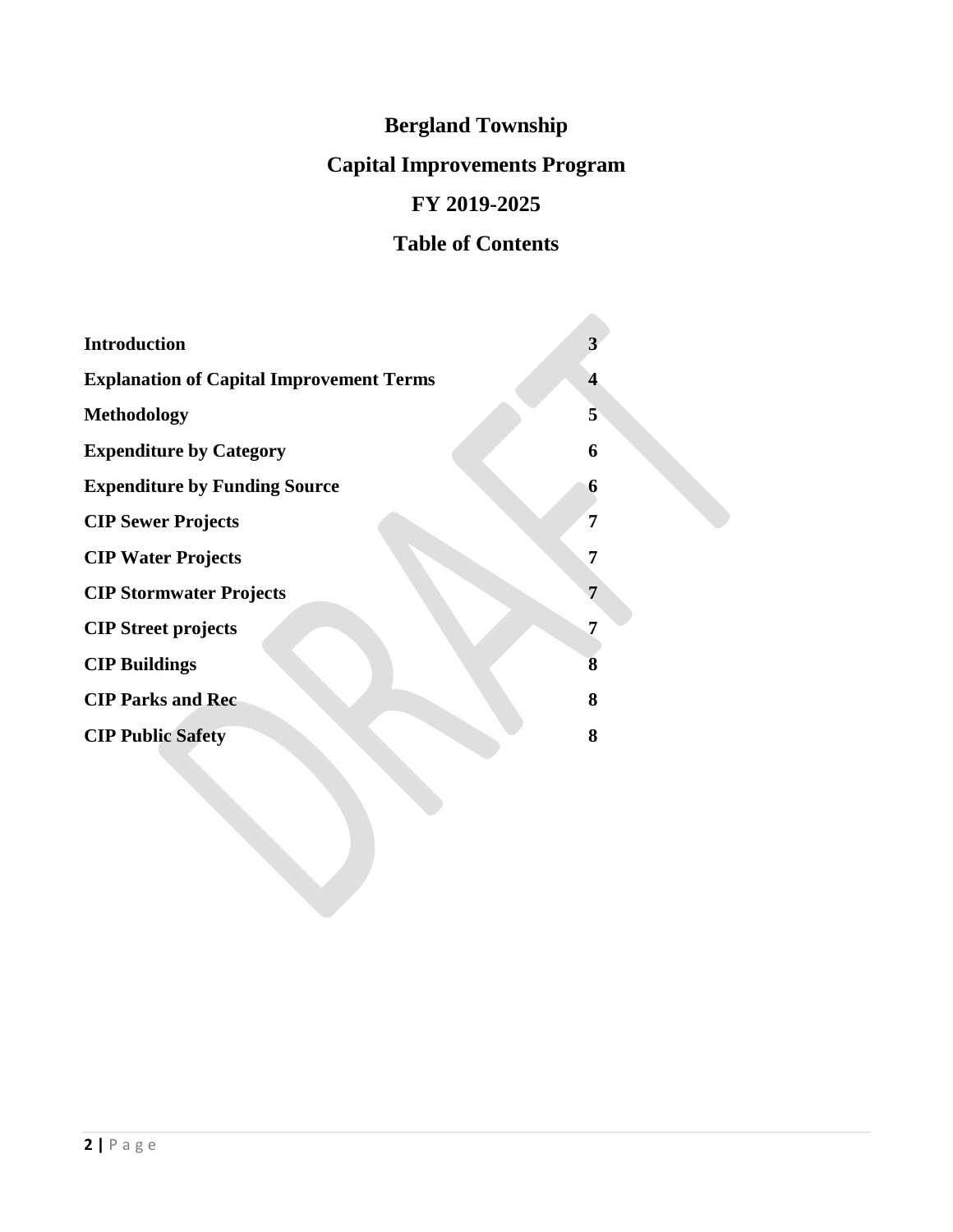# **Bergland Township Capital Improvements Program FY 2019-2025**

## **Introduction**

Pursuant to the Municipal Planning Commission Act – Public Act 285 of 1931, the Planning Commission of a municipality shall make and adopt a six-year Capital Improvement Program (CIP) to carry out its long-range planning objectives. The Bergland Township Planning Commission (PC) will be adopting its program this year for fiscal years 2019 through 2025.

Commencing with this program year, the Township Board and Planning Commission review and update the six-year CIP annual during the February budgeting process. This is timed so as to approve the Capital Budget in concert with the General Operating budget in March.

Briefly stated, the objectives of a CIP are as follows:

- To develop a long range (six-year) program in which physical projects are planned, prioritized and implemented in an orderly manner
- To coordinate the capital related projects of the various Township departments, boards and commissions to ensure and appropriate distribution of capital improvement funds with regards to the needs of the Township and the fiscal ability of the Township to undertake the requested projects
- To assist the Township Supervisor and the PC in the determination of project requests and funding sources with regard to short and long-range plans
- To coordinate the demands and request for Capital Improvement funds with the planning needs of the Township so that an appropriate prioritized system can be programmed over increments of six years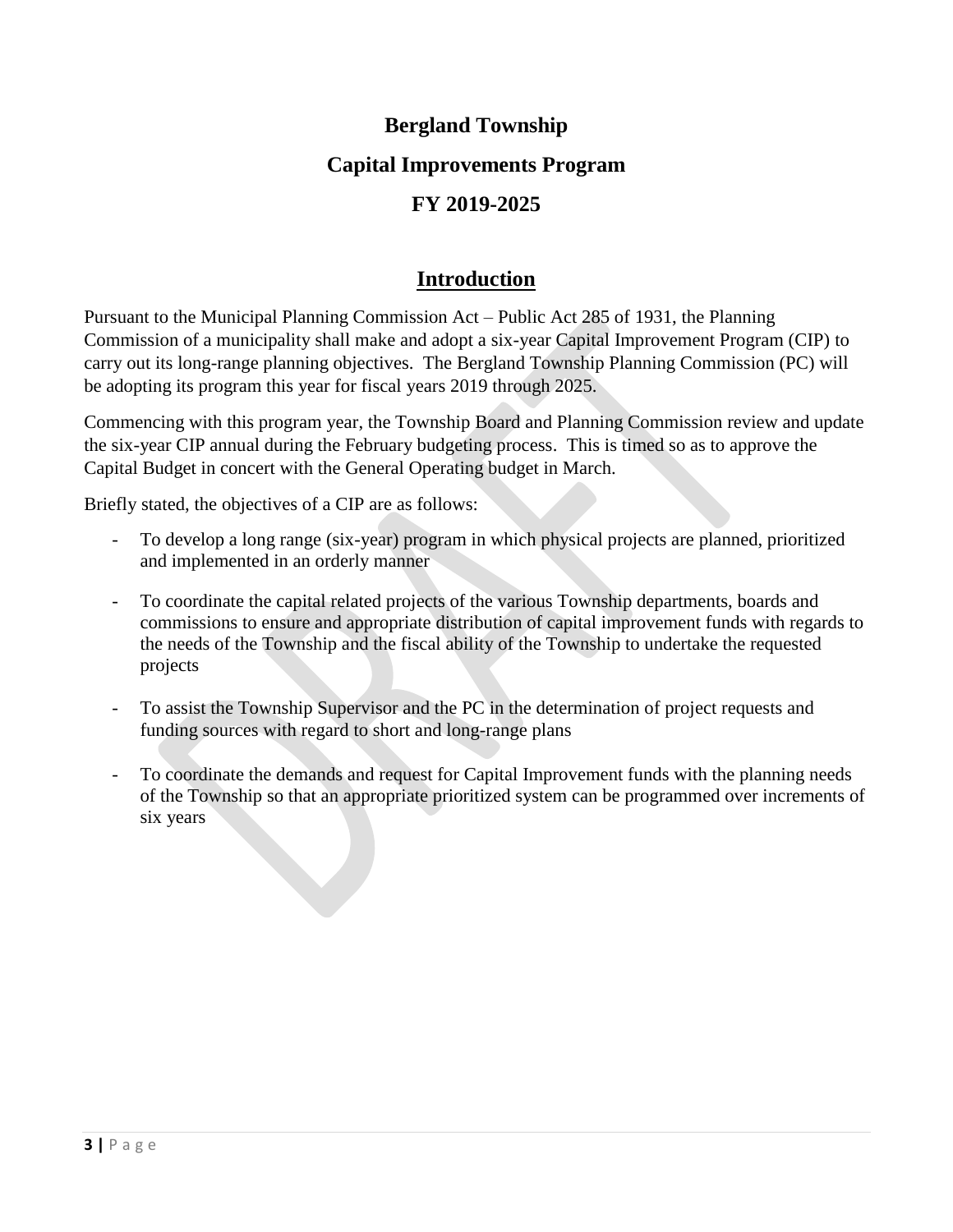# **Explanation of Capital Improvement Terms**

#### **Capital Improvement:**

Projects that result in the acquisition, addition, updating of development of physical facilities. A capital improvement may also include contractual or bonded indebtedness payments related to fixed assets (SAW grant) or any major expenditure for physical development, which generally falls into one of the following categories:

- Land and non-structural improvements
- New structures
- Major repairs- \$5,000 or more
- Major replacements- \$5,000 or more
- Non-motorized equipment- \$5,000 or more

Additionally, capital improvements are generally defined as the following:

- New and expanded physical facilities for the community which are relatively large in size, expensive and permanent
- Large scale rehabilitation or replacement of existing facilities
- Major pieces of equipment which has a direct relationship to the function of a physical facility and which are relatively expensive and of long life
- Purchase of equipment for any public improvements when first erected or acquired that are to be financed in whole or in part from bond funds
- The cost of engineering and architectural studies and surveys relative to an anticipated improvement

### **Capital Improvement Program:**

Capital Improvement Programming is the preparation and updating of a recommended schedule of public works and related equipment to be built or purchased during the next six years. To be effective, the Township's CIP will cover the Township's entire range of public facility and service requirements. In the Township's CIP all future projects are listed in order of construction priority together with cost estimates and the anticipated means of financing each project .

A six-year Capital Improvement Programming period is generally considered to be most suitable. A two or three year time period is too short for effective programming because planning and financing of major projects usually take a longer period of time. Conversely, a period of seven or more years may project the program too far into the future to be of practical value. A capital improvement budget is the first year of a CIP.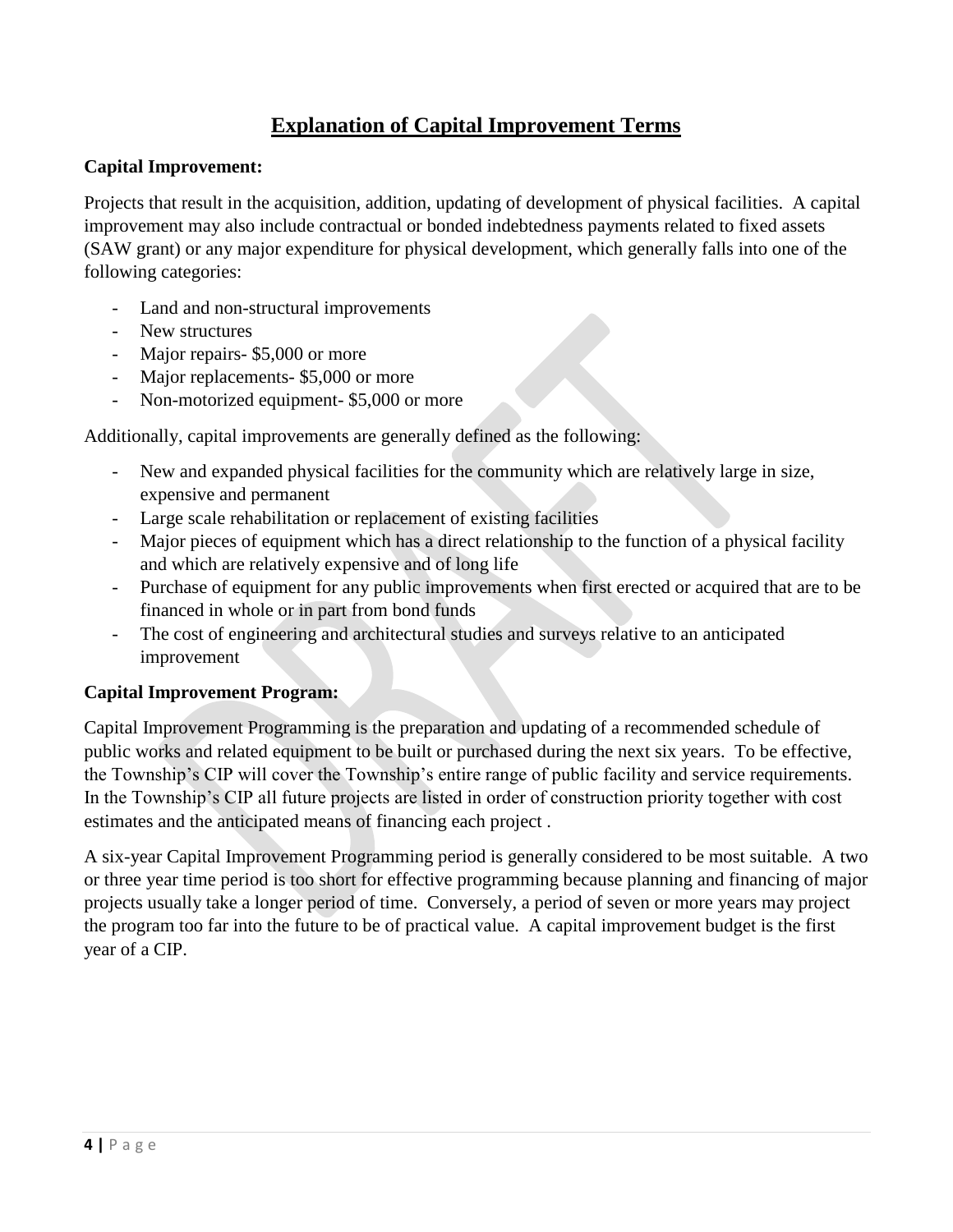### **Capital Improvement Budget:**

While the CIP is a proposed spending schedule for six years, the Capital Budget is legal authorization to spend, during the coming fiscal years, funds from Township sources and from Federal and State Grants for those projects.

The Township capital budget is distinct from the Operating Budget. The Operating Budget authorizes the expenditures, on a one-year basis, of funds for employee salaries, fringe benefits, and the purchase of services, supplies and the like. It also includes the payment of principle and interest on the bonds issued to support past Capital Budget projects. Since effective Township services depend on the timely combination of manpower, supplies and capital facilities, serious effort is devoted in the budgetary process to coordinating the Capital and Operating Budgets.

#### **Appropriation:**

Money appropriated by the Township Board for capital improvement projects to be implemented during the budget year. It includes amendments made during the fiscal year to the originally approved capital budget appropriation.

#### **Program Adoption and Amendment Procedures:**

The PC must work collaboratively with the Township Board during the fiscal year to maintain the CIP project list. The PC shall annually prepare such a CIP for the ensuing six years, which program shall show those public structures and improvements in the general order of their priority, which in the PC's judgement will be needed or desirable and can be undertaken within the six-year period.

The CIP will be formally accepted at the same Township Operating Budget meeting in March. In the event of a proposed change or amendment of an adopted CIP and/or Project, the change must be submitted to the Township Board for amendment consideration.

## **Methodology**

The projects listed in this document were compiled by the PC from comments received in the public survey and now included in the Master Plan, conversations with Township Board members, other stakeholders in the community and finally, projects identified by Coleman Engineering as a part of the SAW grant reports.

Future updates to the CIP will consist of a budgetary cost review to those projects already on the list along with an assessment of the need for the project, i.e. has the priority changed? Additions to the CIP list must be accompanied by a formal request to add the project including a  $+/-50\%$  cost estimate and a specific reason for the needed project.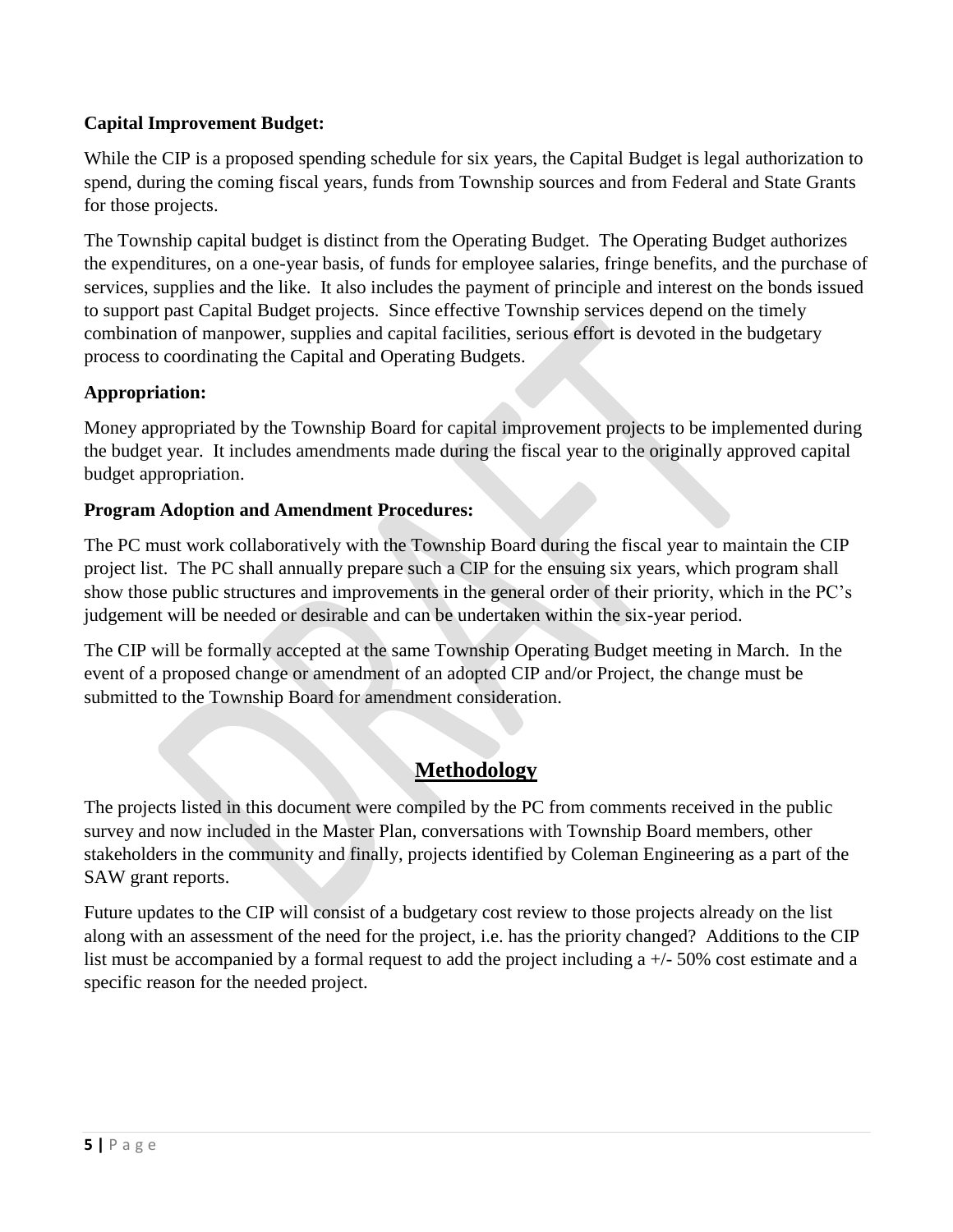|                    | <b>Expenditures by Category</b> |           |             |             |           |           |                 |  |  |
|--------------------|---------------------------------|-----------|-------------|-------------|-----------|-----------|-----------------|--|--|
| Category           | 2019-2020                       | 2020-2021 | 2021-2022   | 2022-2023   | 2023-2024 | 2024-2025 | Totals/Category |  |  |
| Sewer              | \$12,000                        | \$150,000 | \$620,000   | \$1,200,000 | \$60,000  | \$305,000 | \$2,347,000     |  |  |
| Water              |                                 |           |             |             |           |           | \$0             |  |  |
| <b>Storm Sewer</b> |                                 | \$90,000  | \$360,000   |             |           |           | \$450,000       |  |  |
| <b>Streets</b>     |                                 | \$100,000 | \$100,000   | \$100,000   |           |           | \$300,000       |  |  |
| <b>Sidewalks</b>   |                                 |           |             |             |           |           | \$0             |  |  |
| Buildings          | \$20,000                        | \$250,000 | \$500,000   |             |           |           | \$770,000       |  |  |
| Equipment          |                                 |           |             |             |           |           | \$0             |  |  |
| Parks and Rec      |                                 | \$55,000  | \$20,000    |             |           |           | \$75,000        |  |  |
| Public Safety      |                                 |           |             |             |           |           | \$0             |  |  |
| Totals/year        | \$32,000                        | \$645,000 | \$1,600,000 | \$1,300,000 | \$60,000  | \$305,000 | \$3,942,000     |  |  |
|                    |                                 |           |             |             |           |           |                 |  |  |

| <b>Summary of Funding Sources</b> |                      |           |           |             |             |           |           |             |
|-----------------------------------|----------------------|-----------|-----------|-------------|-------------|-----------|-----------|-------------|
| <b>Funding Source</b>             | Category             | 2019-2020 | 2020-2021 | 2021-2022   | 2022-2023   | 2023-2024 | 2024-2025 | Totals      |
| Sewer                             |                      |           |           |             |             |           |           |             |
| Fund/Bond                         | Sewer                | \$12,000  | \$150,000 | \$620,000   | \$1,200,000 | \$60,000  | \$305,000 | \$2,347,000 |
| <b>Water Fund</b>                 | Water                |           |           |             |             |           |           | \$0         |
| <b>SAW Funding</b>                | <b>Storm Sewer</b>   |           | \$90,000  | \$360,000   |             |           |           | \$450,000   |
| General Fund                      | Street               |           | \$80,000  | \$80,000    | \$80,000    |           |           | \$240,000   |
| <b>DOT Grant</b>                  | Street               |           | \$20,000  | \$20,000    | \$20,000    |           |           | \$60,000    |
| General Fund                      | Side Walk            |           |           |             |             |           |           | \$0         |
| General Fund                      | <b>Buildings</b>     |           | \$250,000 | \$500,000   |             |           |           | \$750,000   |
| <b>Grant Funding</b>              | <b>Buildings</b>     | \$20,000  |           |             |             |           |           | \$20,000    |
| General Fund                      | Equipment            |           |           |             |             |           |           | \$0         |
| General Fund                      | Parks and Rec        |           | \$45,000  | \$20,000    |             |           |           | \$65,000    |
| <b>DNR</b> Grant                  | Parks and Rec        |           | \$10,000  |             |             |           |           | \$10,000    |
| General Fund                      | <b>Public Safety</b> |           |           |             |             |           |           | \$0         |
| Totals/yr                         |                      | \$32,000  | \$645,000 | \$1,600,000 | \$1,300,000 | \$60,000  | \$305,000 | \$3,942,000 |

 $\mathcal{L}$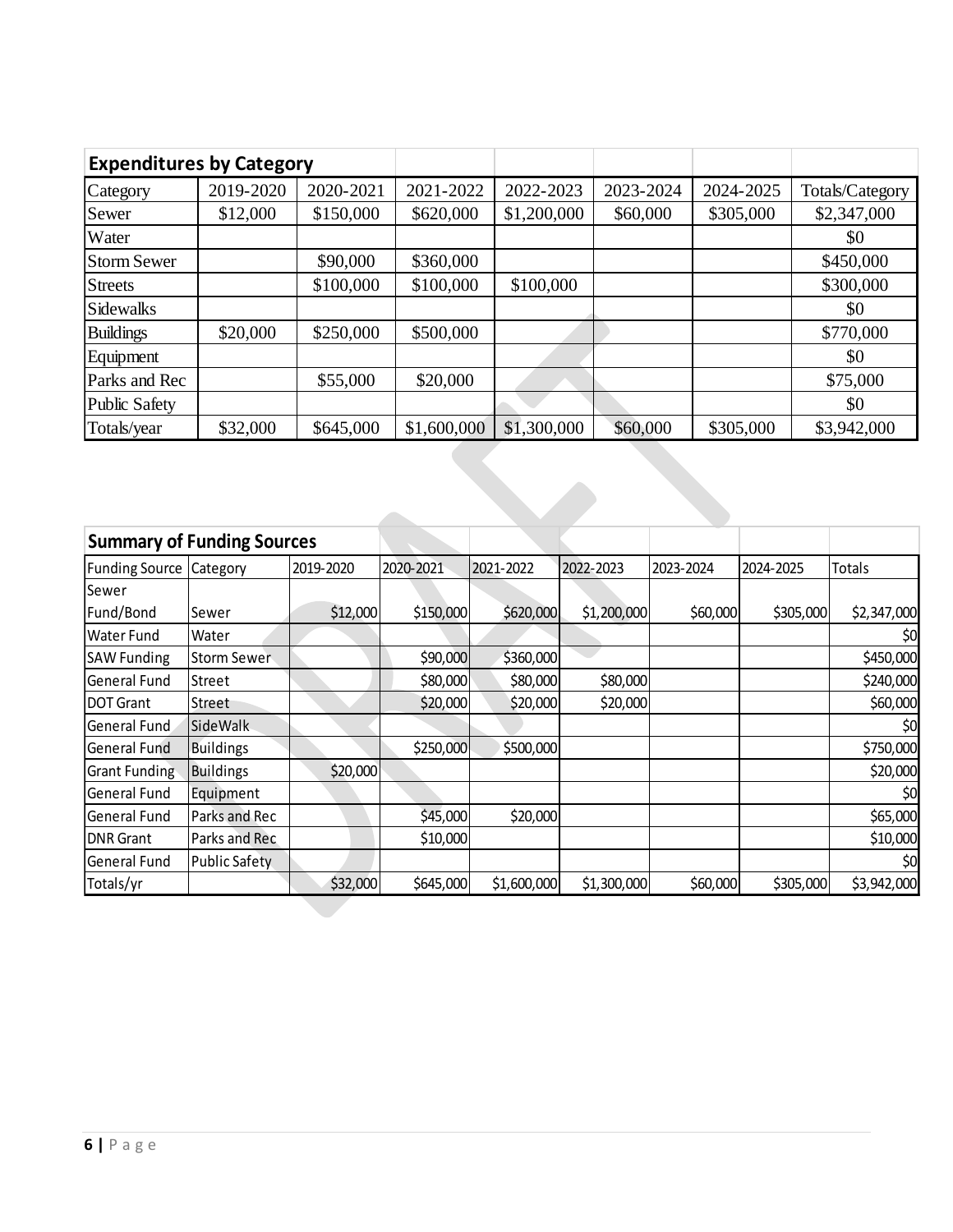| <b>CIP Sewer Projects</b> |           |           |           |             |           |           |               |
|---------------------------|-----------|-----------|-----------|-------------|-----------|-----------|---------------|
| Project Title             | 2019-2020 | 2020-2021 | 2021-2022 | 2022-2023   | 2023-2024 | 2024-2025 | Total/project |
| <b>Gravity Sewer</b>      |           |           |           |             |           |           |               |
| System Repairs            |           | \$100,000 | \$500,000 |             |           |           | \$600,000     |
| Gravity Sanitary          |           |           |           |             |           |           |               |
| Sewer Manhole             |           |           |           |             |           |           |               |
| Repairs                   | \$12,000  | \$50,000  |           |             |           |           | \$62,000      |
| Wastwater                 |           |           |           |             |           |           |               |
| Stabilization             |           |           |           |             |           |           |               |
| Lagoons                   |           |           |           |             |           |           |               |
| Dredging                  |           |           | \$120,000 | \$1,200,000 |           |           | \$1,320,000   |
| Wastwater                 |           |           |           |             |           |           |               |
| Stabilization             |           |           |           |             |           |           |               |
| Lagoon Repairs            |           |           |           |             | \$60,000  | \$305,000 | \$365,000     |
| Total/yr                  | \$12,000  | \$150,000 | \$620,000 | \$1,200,000 | \$60,000  | \$305,000 | \$2,347,000   |
|                           |           |           |           |             |           |           |               |

| <b>CIP Water Projects</b> |           |     |                                         |     |                         |
|---------------------------|-----------|-----|-----------------------------------------|-----|-------------------------|
| <b>Project Title</b>      | 2019-2020 |     | 2020-2021 2021-2022 2022-2023 2023-2024 |     | 2024-2025 Total/Project |
|                           |           |     |                                         |     |                         |
|                           |           |     |                                         |     | S0                      |
| Total/yr                  | \$0       | \$0 | \$0                                     | \$0 | S0                      |

| <b>CIP Stormwater Projects</b> |           |           |           |           |           |           |                |
|--------------------------------|-----------|-----------|-----------|-----------|-----------|-----------|----------------|
| Project Title                  | 2019-2020 | 2020-2021 | 2021-2022 | 2022-2023 | 2023-2024 | 2024-2025 | Totals/project |
| System                         |           |           |           |           |           |           |                |
| Reconstructon                  |           | \$90,000  | \$360,000 |           |           |           | \$450,000      |
|                                |           |           |           |           |           |           | \$0            |
|                                |           |           |           |           |           |           | \$0            |
|                                |           |           |           |           |           |           | \$0            |
| Totals/yr                      | \$0       | \$90,000  | \$360,000 | \$0       | \$0       | \$0       | \$450,000      |

| <b>CIP Streets/Sidewalks</b> |           |           |           |           |           |           |               |
|------------------------------|-----------|-----------|-----------|-----------|-----------|-----------|---------------|
| Project Title                | 2019-2020 | 2020-2021 | 2021-2022 | 2022-2023 | 2023-2024 | 2024-2025 | Total/project |
| <b>Ash Street</b>            |           | \$100,000 |           |           |           |           | \$100,000     |
| <b>Pine Street</b>           |           |           | \$100,000 |           |           |           | \$100,000     |
| Railroad                     |           |           |           | \$100,000 |           |           | \$100,000     |
|                              |           |           |           |           |           |           | \$0           |
| Total/yr                     | \$0       | \$100,000 | \$100,000 | \$100,000 | \$0       | \$0       | \$300,000     |